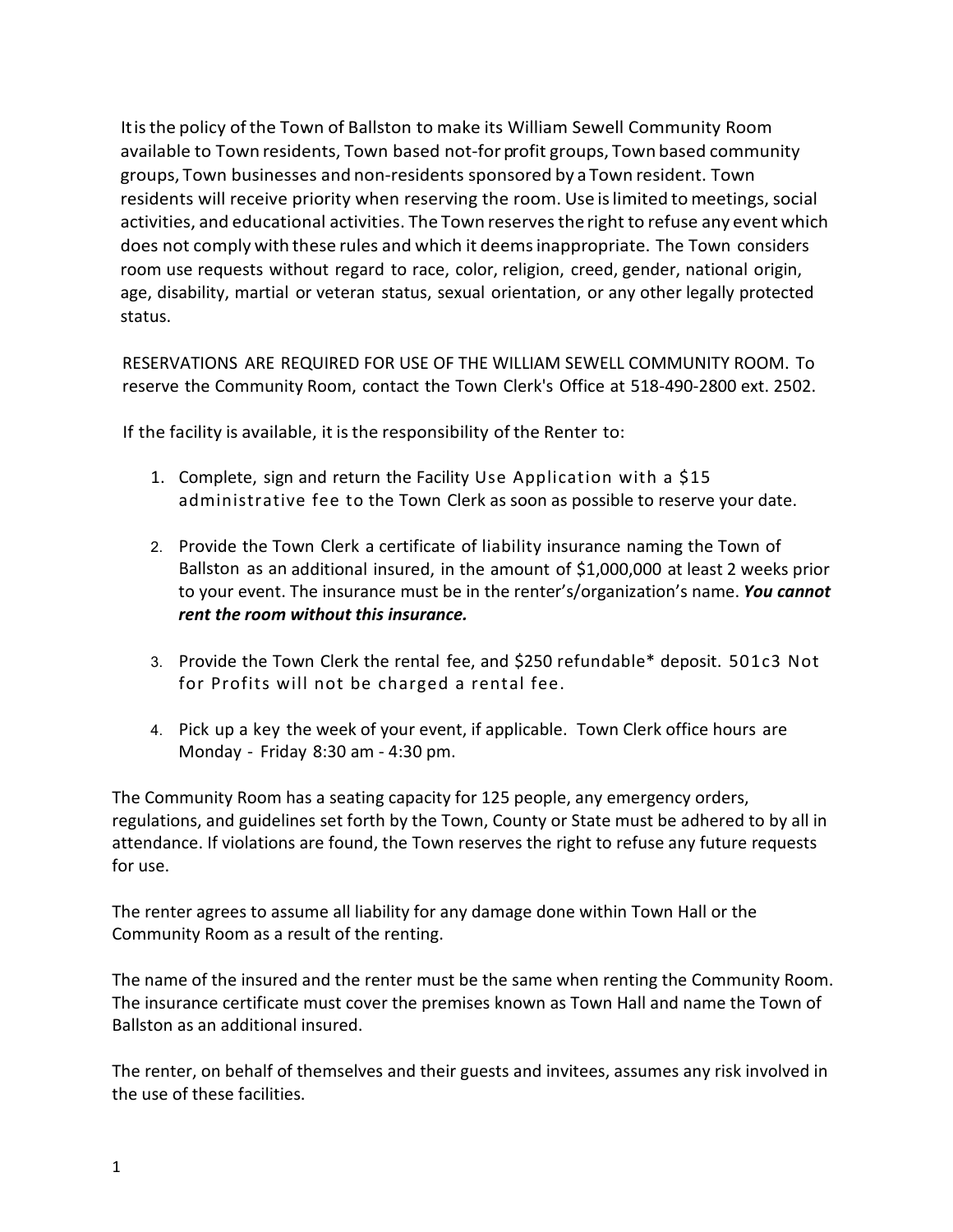Additional charges may be imposed for extra cleaning, security, or extra preparations.

The Town reserves the right to refuse any event, which does not comply with the rules, which is not in accordance with residential zoning uses, and which it deems inappropriate.

All fees are non-refundable.

The checklist must be completed and returned to the Town Clerk's office for full return of deposit. The checklist must be thoroughly reviewed and signed after the event verifying that the area was left in the same original condition. Any additional cleaning necessary will be assessed a fee of \$150 per hour and will be assessed in full-hour increments. The renter is responsible to bring their own cleaning equipment and supplies.

\* Deposit fee of \$250.00 will be refunded if the facilities and grounds are left in original condition and all the terms and conditions are complied with. There is a \$20 service charge for all returned checks.

By signing this agreement, the renter, for themselves and all their guests and invitees, agrees to comply with the rules and regulations stated in the Community Room Use Policy (page 4). The renter will be the primary responsible party and will be responsible for all damages and penalties associated with violations of rules and regulations. The renter, for themselves and on behalf of its guests and invitees, also agrees to indemnify and hold the Town of Ballston harmless from any liability including all claims, damages, losses, and expenses arising out of or resulting from the use of the Town Hall, Community Room and its parking lots, including reasonable attorney's fees and any costs and disbursements.

\_\_\_\_\_\_\_\_\_\_\_\_\_\_\_\_\_\_\_\_\_\_\_\_\_\_\_\_\_\_\_\_\_\_\_\_\_\_\_\_\_\_\_\_\_\_\_\_\_\_\_\_\_\_\_\_\_\_

\_\_\_\_\_\_\_\_\_\_\_\_\_\_\_\_\_\_\_\_\_\_\_\_\_\_\_\_\_\_\_\_\_\_\_\_\_\_\_\_\_\_\_\_\_\_\_\_\_\_\_\_\_\_\_\_\_\_\_\_

Print Name of Renter:

Signature of Renter:

Date: \_\_\_\_\_\_\_\_\_\_\_\_\_\_\_\_\_\_\_\_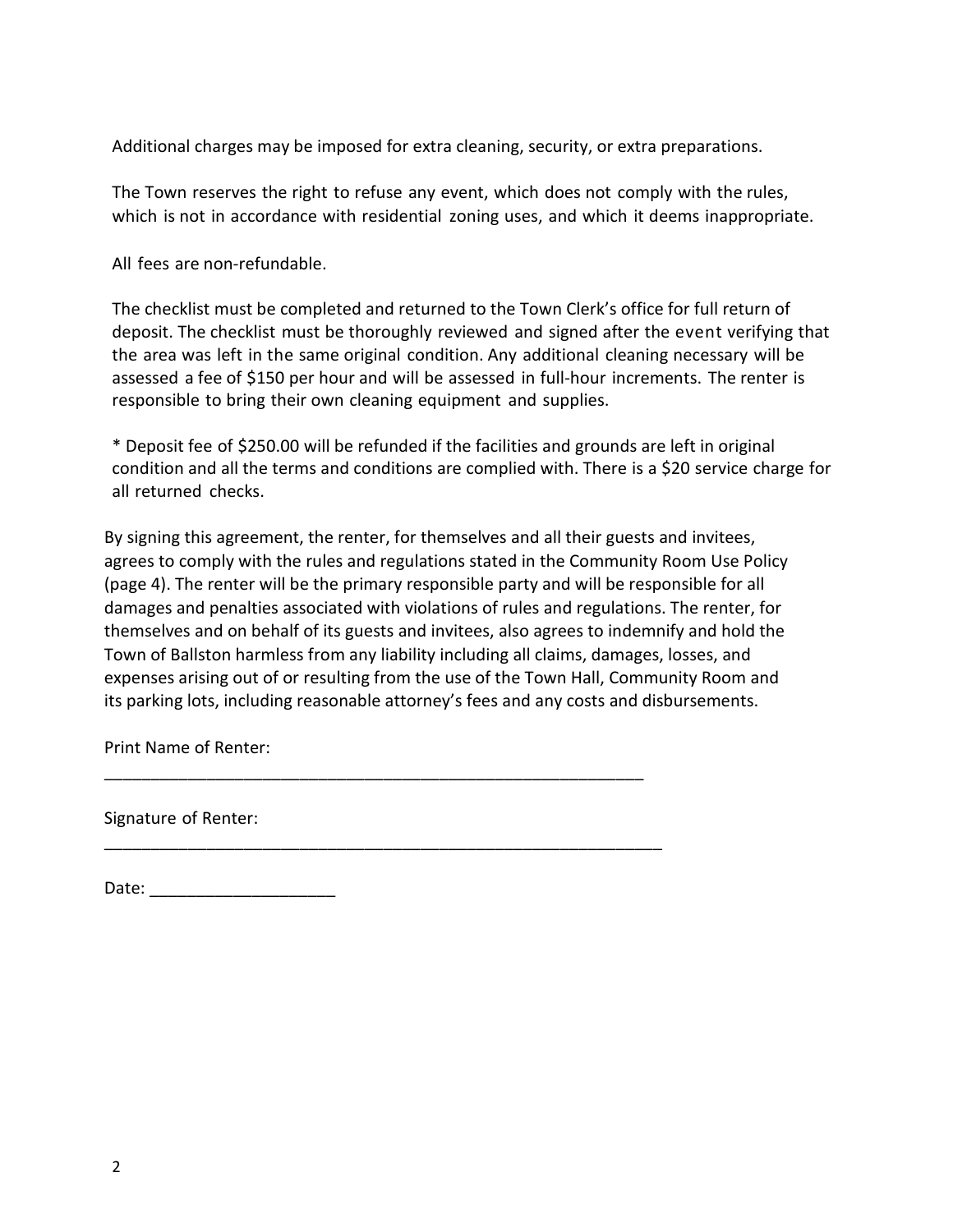## **For individuals renting on behalf of an organization please read and fill out below:**

The undersigned is over 21 years of age and has read this form and attached regulations and agrees to be responsible to the Town of Ballston for the use and care of the facilities. He/she, on behalf of example and the set of  $(Name of Organization)$  does hereby covenant and agree to defend, indemnify and hold harmless the Town of Ballston from and against any and all liability, loss, damages, claims, or actions (including costs and attorney's fees) for bodily injury and/or property damage, to the extent permissible by law, arising out of or in connection with the actual or proposed use of the Town of Ballston's property, facilities and/or services by \_\_\_\_\_\_\_\_\_\_\_\_\_\_\_\_\_\_\_\_\_\_\_\_\_\_\_\_\_\_\_\_\_\_\_\_\_\_(Name of Organization).

Address and phone number of Organization:

 $\mathcal{L}_\mathcal{L}$  , and the contribution of the contribution of the contribution of the contribution of the contribution of the contribution of the contribution of the contribution of the contribution of the contribution of

\_\_\_\_\_\_\_\_\_\_\_\_\_\_\_\_\_\_\_\_\_\_\_\_\_\_\_\_\_\_\_\_\_\_\_\_\_\_\_\_\_\_\_\_\_\_\_\_\_\_\_\_\_\_\_\_\_\_\_\_

Signature of Organization's Representative:

Date: \_\_\_\_\_\_\_\_\_\_\_\_\_\_\_\_\_\_\_\_